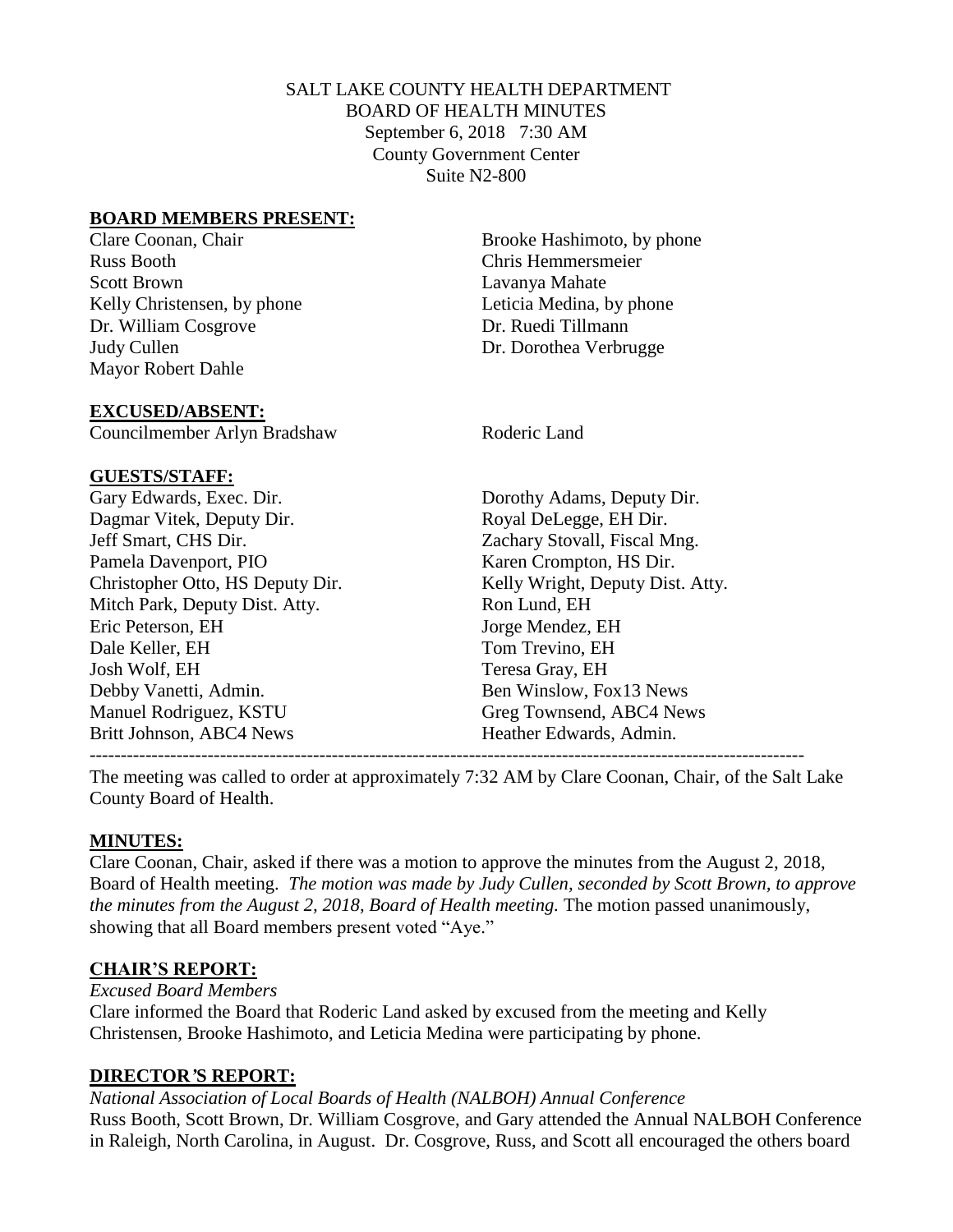members to attend the conference and Gary informed the Board that the 2019 conference will be held in Denver, CO.

### *2019 Budget Update*

Gary informed the Board that the department is working on the 2019 budget and the Board will have an update on this later in the meeting.

### *Hepatitis A Update*

Gary stated the department continues to monitor the hepatitis A outbreak and is currently investigating two confirmed cases in a food service establishment. The department may make a public announcement with the establishment information and encourage the public to watch for signs and symptoms of hepatitis A, as these cases have been reported too late for vaccination.

#### *Algal Bloom*

Gary informed Board members that the department is closely monitoring the algal bloom in the County and has posted non-contact warning signs in three different areas. The department removes the posting after two consecutive non-detect samples.

### *Operation Rio Grande Efforts*

Gary informed the Board that the department continues to conduct community clean-ups and work with partners on Operation Rio Grande efforts in the County, with over 2 million pounds of solid waste collected. The department is working closely with Salt Lake City on issues at the Gateway Inn as they develop a nuisance order for the motel. The Health Department conducted room inspections earlier this year and have provided the inspection reports to Salt Lake City as they prepare the nuisance order and will re-inspect the motel in October.

#### *2019 Celebration Plans*

Gary informed Board members that 2019 marks the 50-year anniversary of the Salt Lake City and Salt Lake County Health Departments' merge into one Salt Lake County Health Department. Plans are currently underway for monthly public health events/information topics, public health celebrations, as well as a kick-off event during the grand opening of the new City Clinic building in early 2019. Additional information will be shared with Board members as it becomes available.

#### *Blue Jeans for Charity*

Gary informed the Board that Health Department employees recently contributed \$3,250 to People Helping People, with the recent Blue Jeans for Charity donation. People Helping People is focused on helping single mothers get back into the work force. This is the eleventh Blue Jeans for Charity donation with employees donating a total of \$36,375 to community organizations. Clare suggested that the department reach out to Levi's for a match donation to selected organization.

# **2018 BUDGET UPDATE & 2019 BUDGET PROPOSAL:**

Zack Stovall, Fiscal Manager, presented information on the 2018 budget update and the 2019 proposed budget through a PowerPoint presentation. Slides included:

- 2018 Revenue Projection as of July 2018
- 2018 Expenditure Projection as of July 2018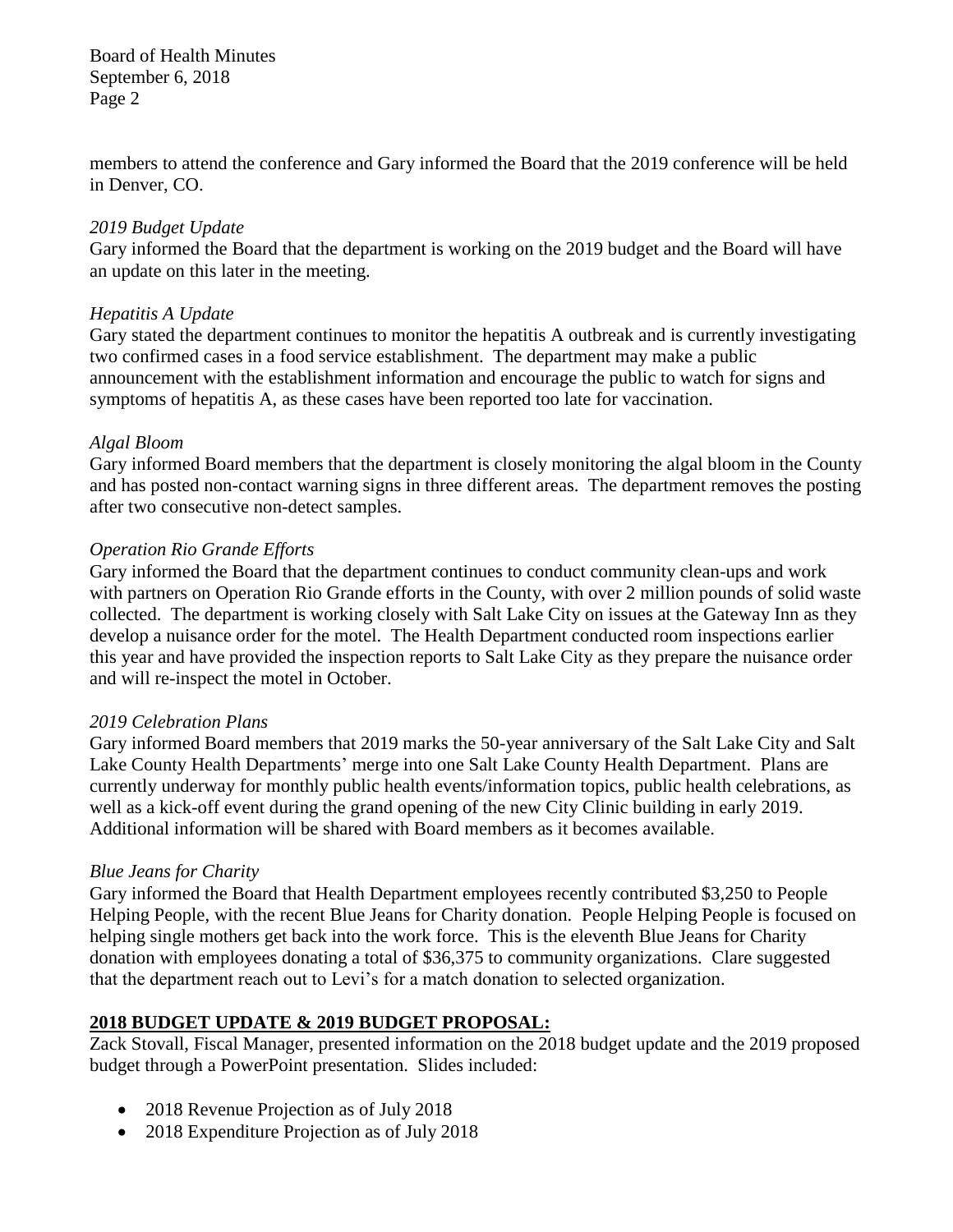- 2019 Proposed Budget Revenue
- 2019 Proposed Budget Expenditure
- 2019 Proposed Budget Requests
- 2019 Grant Reductions
- 2019 Fund Balance
- 2019 Fund Balance (Slide 2)

Zach informed the Board that the department will meet with the Mayor's Office to present the proposed budget. Mayor Robert Dahle asked for clarification of the fund balance as it used for revenue. Gary stated that historically the County has used the health fund balance as part of the departments revenue. Clare asked that a separate line item be added to the budget documents making it easier to identify the fund balance transfer amount. Clare informed Board members that there are two action items needed, one to approve the 2019 proposed budget and one to approve the draft letter addressed to Deputy Mayor Casper, on behalf of the Board, asking what the County plans are for maintaining the required fund balance amount.

*A motion was made by Chris Hemmersmeier, seconded by Scott Brown, to approve the 2019 budget proposal and forward to the Mayor's Office for consideration.* The motion passed unanimously, showing that all Board members present voted "Aye."

*A motion was made by Mayor Robert Dahle, seconded by Judy Cullen, to approve the Board letter to Deputy Mayor Darrin Casper regarding the fund balance.* The motion passed unanimously, showing that all Board members present voted "Aye."

For more detailed information, please see a hardcopy of the presentation and budget worksheets included in the Board of Health meeting folder.

# **HEALTH REGULATION #33 FLUORIDATION OF PUBLIC WATER SYSTEMS:**

Royal DeLegge, Environmental Health Director, presented amendments to Health Regulation #33, *Fluoridation of Public Water Systems,* and asked the Board to open the regulation for a thirty (30) day public comment period and assign a hearing officer. The proposed amendments will clarify definitions, optimal concentration levels as outlined by CDC, and clarify underfeed responsibilities. A draft of the regulation and summary of changes was included in the Board packet this month.

Clare Coonan asked if there was a motion to open Health Regulation #33, for a thirty (30) day public comment period and assign Dr. William Cosgrove as hearing officer. *The motion was made by Judy Cullen, seconded by Russ Booth, to open Health Regulation #33 for public comment and assign Dr. William Cosgrove as hearing officer.* The motion passed unanimously, showing that all Board members present voted "Aye."

For more detailed information, please see the hardcopy of the draft regulation and summary of changes included in the Board of Health meeting file folder.

# **FEE SCHEDULE:**

Dorothy Adams, Deputy Director, reviewed the proposed fee changes for personal services and public lodging fees. The department is reviewing program fees every three years and presents them to the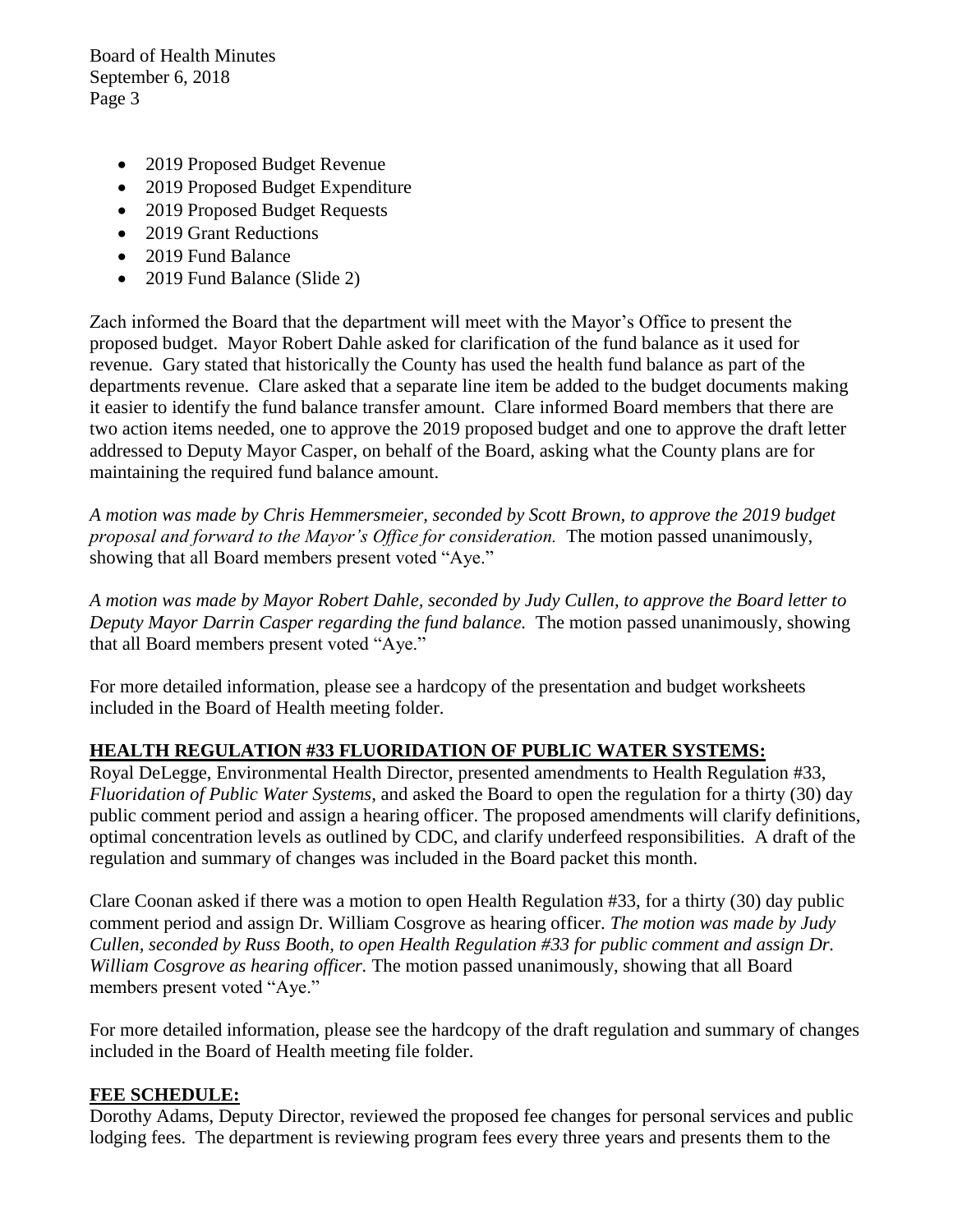Board for approval and forwarding to the County Revenue Committee, with final adoption by the County Council. These proposed fee changes include; body art, cosmetology, massage, tanning, and public lodging, as outlined in health regulations. The department contacted the affected industries to inform them of the proposed fee changes and received no significant comments. Dorothy informed Board members that the fee increases will take effect in January 2019.

Clare Coonan asked for a motion to approve forwarding the proposed fee schedule to the county revenue committee. *The motion was made by Dr. William Cosgrove, seconded by Mayor Robert Dahle, to approve forwarding the proposed fee schedule changes to the county revenue committee.* The motion passed unanimously, showing that all Board members present voted "Aye."

For more detailed information, please see the proposed fee schedule included in the Board of Health meeting folder.

# **LETTER ON MEDICAID BALLOT INITIATIVE:**

Clare reviewed the letter to the County Council regarding Utah Decides Healthcare Act 2018, ballot initiative #3. During the August Board meeting the Board approved the motion to support ballot initiative #3 and forward a letter to the County Council requesting the Council consider taking a formal position of support for the initiative.

*The motion was made by Judy Cullen, seconded by Mayor Robert Dahle, to forward a letter to the County Council outlining the motion to support the initiative.* The motion passed unanimously, showing that all Board members present voted "Aye."

For more detailed information, please see a hardcopy of the Board letter included in the Board of Health meeting folder.

# **MEDICAL MARIJUANA:**

Gary Edwards, Executive Director, and Jeff Smart, Community Health Division Director, presented research analysis, FDA statements on both sides of medical marijuana, both nationally and in the state, and information from the National Drug Abuse Institutes in the Board meeting packet. The Board asked during the August meeting for additionally information to discuss ballot initiative #2, Utah Medical Cannabis Act.

Mayor Robert Dahle asked for clarification from the medical professionals on the Board related to medical marijuana dosing and oversight. Dr. William Cosgrove stated that there are not requirements for dispensing doses accurately. Dr. Dorothea Verbrugge stated that the Utah Medical Association opposes proposition #2 because there is no scientific base for use and info on dosing is unknown. She stated it is not a good model for medical use and can put a physician in the position to be the gate keeper for a substance that lacks critical information. Dr. Ruedi Tillmann stated that the research is not complete, and marijuana is currently a Schedule I drug. Dr. Dorothea Verbrugge stated that the Board should remain neutral at this time and Scott Brown reminded Board members that no action is necessary related to the ballot initiative. He suggested that the Board continue to be informed on the issue and need not take a formal position at this time; Board members agreed.